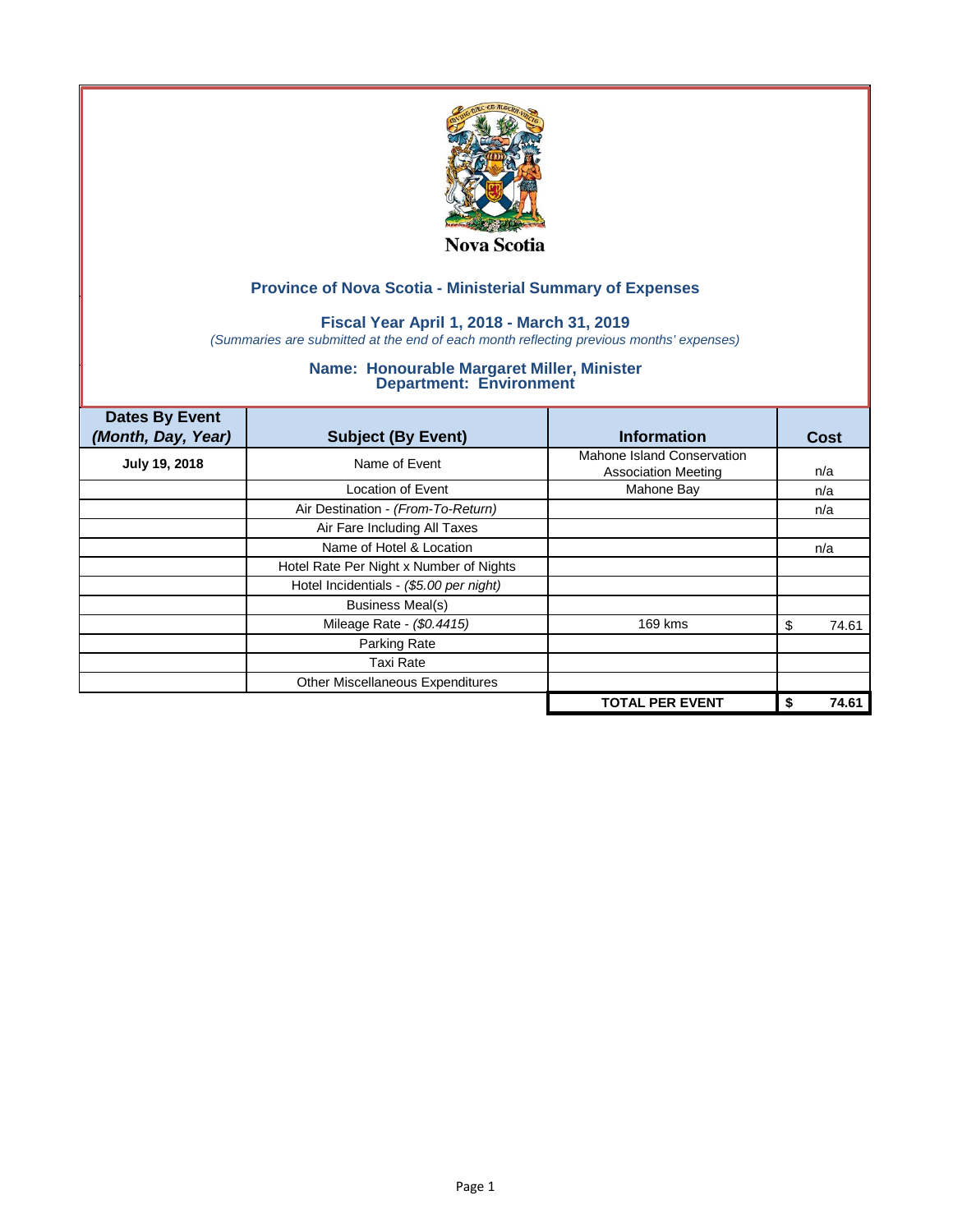

### **Fiscal Year April 1, 2018 - March 31, 2019**

*(Summaries are submitted at the end of each month reflecting previous months' expenses)*

| <b>Dates By Event</b><br>(Month, Day, Year) | <b>Subject (By Event)</b>               | <b>Information</b>     | <b>Cost</b> |
|---------------------------------------------|-----------------------------------------|------------------------|-------------|
| August 2018 (NIL)                           | Name of Event                           |                        | n/a         |
|                                             | <b>Location of Event</b>                |                        | n/a         |
|                                             | Air Destination - (From-To-Return)      |                        | n/a         |
|                                             | Air Fare Including All Taxes            |                        |             |
|                                             | Name of Hotel & Location                |                        | n/a         |
|                                             | Hotel Rate Per Night x Number of Nights |                        |             |
|                                             | Hotel Incidentials - (\$5.00 per night) |                        |             |
|                                             | <b>Business Meal(s)</b>                 |                        |             |
|                                             | Mileage Rate - (\$0.4415)               |                        |             |
|                                             | Parking Rate                            |                        |             |
|                                             | Taxi Rate                               |                        |             |
|                                             | Other Miscellaneous Expenditures        |                        |             |
|                                             |                                         | <b>TOTAL PER EVENT</b> | \$          |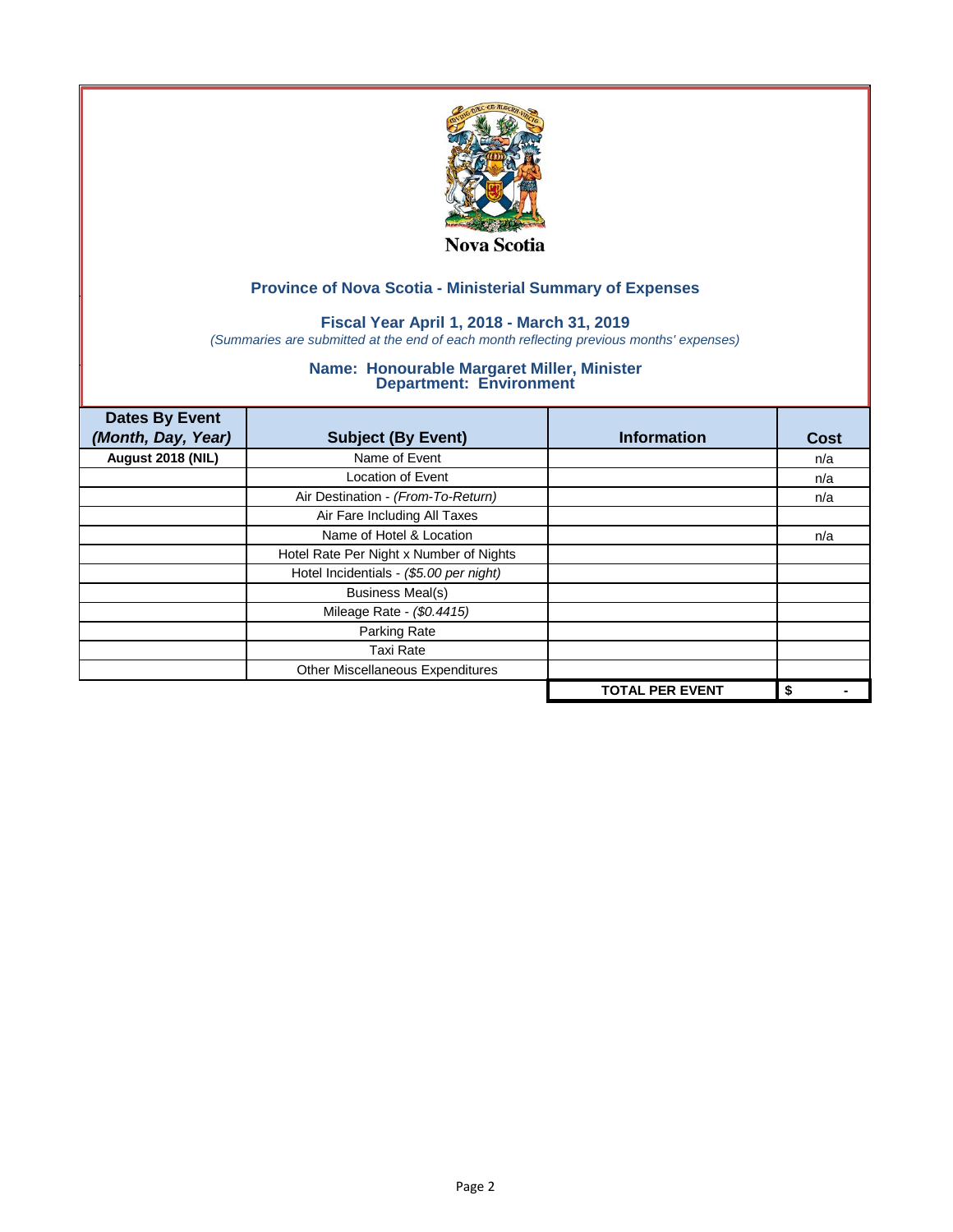

## **Fiscal Year April 1, 2018 - March 31, 2019**

*(Summaries are submitted at the end of each month reflecting previous months' expenses)*

| <b>Dates By Event</b> |                                         |                        |      |
|-----------------------|-----------------------------------------|------------------------|------|
| (Month, Day, Year)    | <b>Subject (By Event)</b>               | <b>Information</b>     | Cost |
| September 2018 (NIL)  | Name of Event                           |                        | n/a  |
|                       | <b>Location of Event</b>                |                        | n/a  |
|                       | Air Destination - (From-To-Return)      |                        | n/a  |
|                       | Air Fare Including All Taxes            |                        |      |
|                       | Name of Hotel & Location                |                        | n/a  |
|                       | Hotel Rate Per Night x Number of Nights |                        |      |
|                       | Hotel Incidentials - (\$5.00 per night) |                        |      |
|                       | <b>Business Meal(s)</b>                 |                        |      |
|                       | Mileage Rate - (\$0.4415)               |                        |      |
|                       | Parking Rate                            |                        |      |
|                       | Taxi Rate                               |                        |      |
|                       | Other Miscellaneous Expenditures        |                        |      |
|                       |                                         | <b>TOTAL PER EVENT</b> | \$   |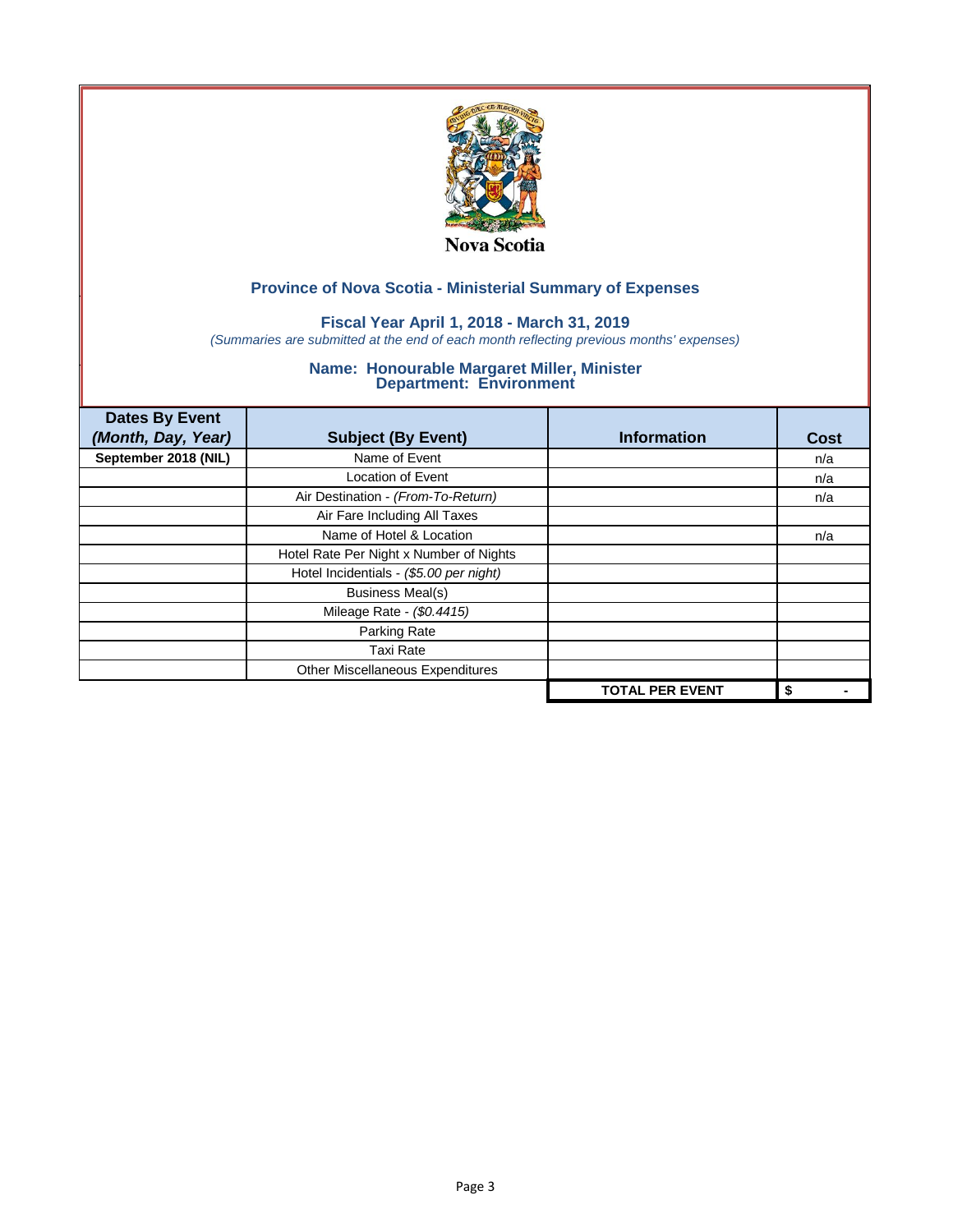

## **Fiscal Year April 1, 2018 - March 31, 2019**

*(Summaries are submitted at the end of each month reflecting previous months' expenses)*

| <b>Dates By Event</b> |                                         |                        |      |
|-----------------------|-----------------------------------------|------------------------|------|
| (Month, Day, Year)    | <b>Subject (By Event)</b>               | <b>Information</b>     | Cost |
| October 2018 (NIL)    | Name of Event                           |                        | n/a  |
|                       | <b>Location of Event</b>                |                        | n/a  |
|                       | Air Destination - (From-To-Return)      |                        | n/a  |
|                       | Air Fare Including All Taxes            |                        |      |
|                       | Name of Hotel & Location                |                        | n/a  |
|                       | Hotel Rate Per Night x Number of Nights |                        |      |
|                       | Hotel Incidentials - (\$5.00 per night) |                        |      |
|                       | <b>Business Meal(s)</b>                 |                        |      |
|                       | Mileage Rate - (\$0.4415)               |                        |      |
|                       | Parking Rate                            |                        |      |
|                       | Taxi Rate                               |                        |      |
|                       | Other Miscellaneous Expenditures        |                        |      |
|                       |                                         | <b>TOTAL PER EVENT</b> | \$   |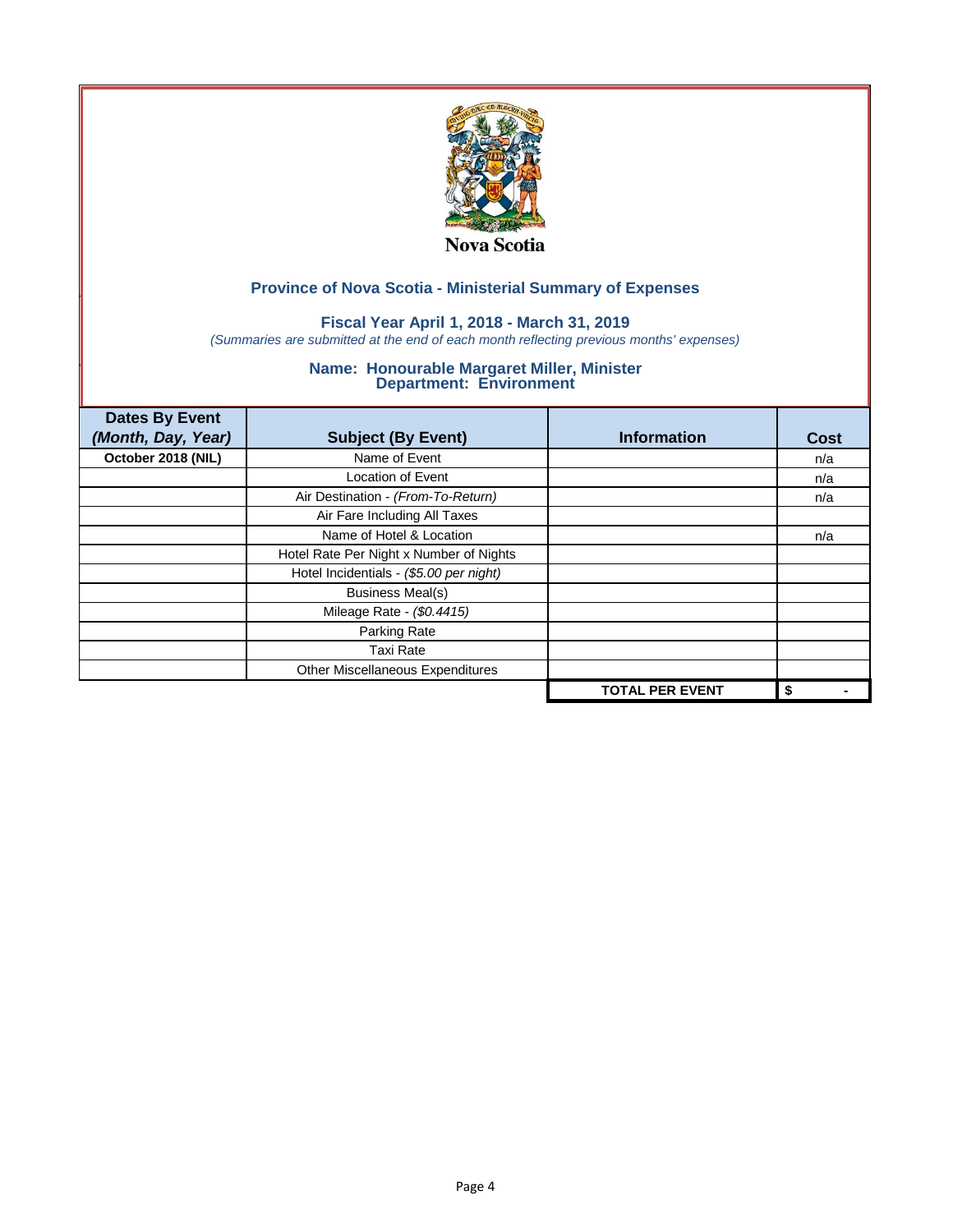

## **Fiscal Year April 1, 2018 - March 31, 2019**

*(Summaries are submitted at the end of each month reflecting previous months' expenses)*

| <b>Dates By Event</b> |                                         |                        |      |
|-----------------------|-----------------------------------------|------------------------|------|
| (Month, Day, Year)    | <b>Subject (By Event)</b>               | <b>Information</b>     | Cost |
| November 2018 (NIL)   | Name of Event                           |                        | n/a  |
|                       | <b>Location of Event</b>                |                        | n/a  |
|                       | Air Destination - (From-To-Return)      |                        | n/a  |
|                       | Air Fare Including All Taxes            |                        |      |
|                       | Name of Hotel & Location                |                        | n/a  |
|                       | Hotel Rate Per Night x Number of Nights |                        |      |
|                       | Hotel Incidentials - (\$5.00 per night) |                        |      |
|                       | <b>Business Meal(s)</b>                 |                        |      |
|                       | Mileage Rate - (\$0.4415)               |                        |      |
|                       | Parking Rate                            |                        |      |
|                       | <b>Taxi Rate</b>                        |                        |      |
|                       | Other Miscellaneous Expenditures        |                        |      |
|                       |                                         | <b>TOTAL PER EVENT</b> | \$   |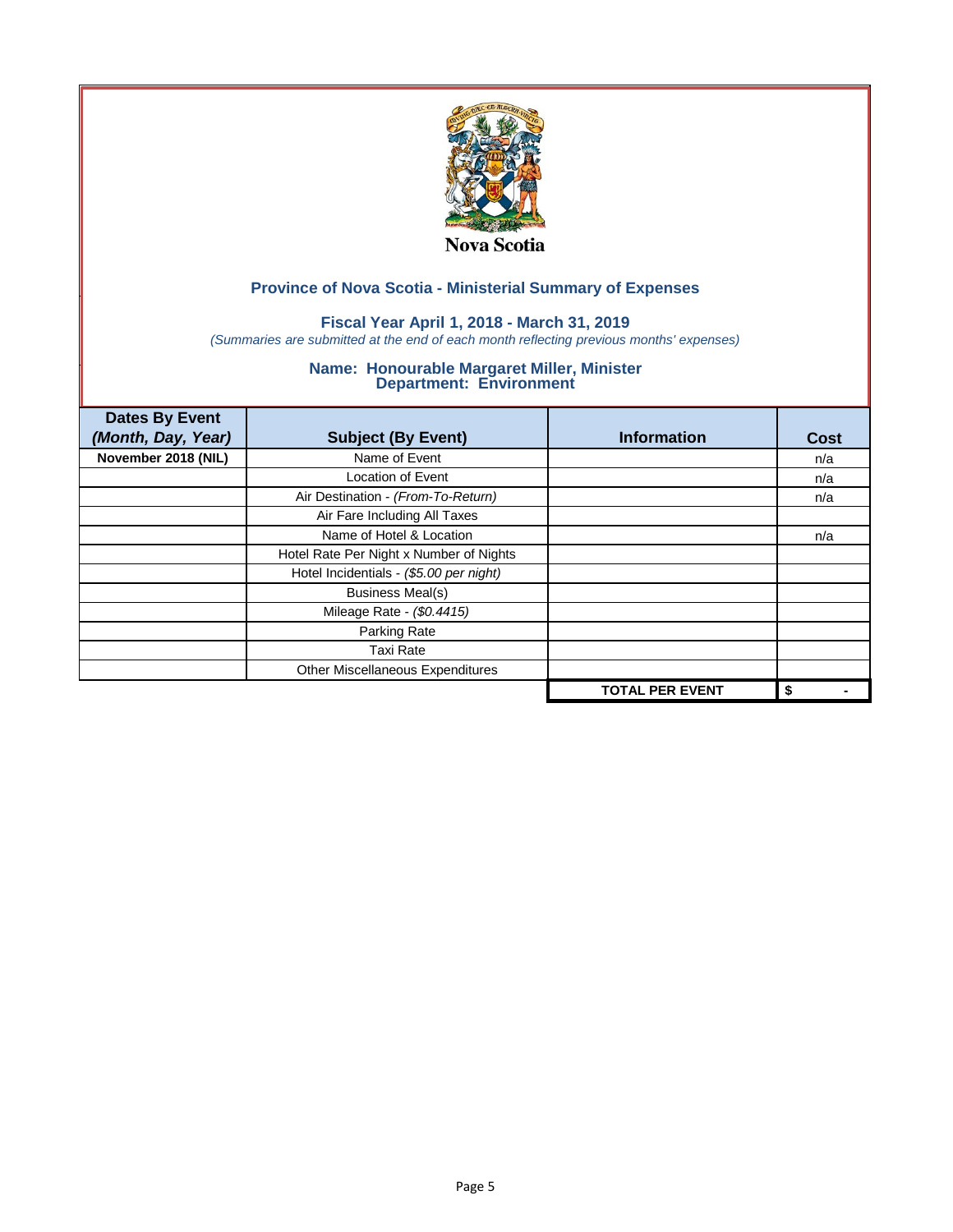

### **Fiscal Year April 1, 2018 - March 31, 2019**

*(Summaries are submitted at the end of each month reflecting previous months' expenses)*

| <b>Dates By Event</b><br>(Month, Day, Year) | <b>Subject (By Event)</b>               | <b>Information</b>     | <b>Cost</b> |
|---------------------------------------------|-----------------------------------------|------------------------|-------------|
| December 2018 (NIL)                         | Name of Event                           |                        | n/a         |
|                                             | <b>Location of Event</b>                |                        | n/a         |
|                                             | Air Destination - (From-To-Return)      |                        | n/a         |
|                                             | Air Fare Including All Taxes            |                        |             |
|                                             | Name of Hotel & Location                |                        | n/a         |
|                                             | Hotel Rate Per Night x Number of Nights |                        |             |
|                                             | Hotel Incidentials - (\$5.00 per night) |                        |             |
|                                             | <b>Business Meal(s)</b>                 |                        |             |
|                                             | Mileage Rate - (\$0.4415)               |                        |             |
|                                             | Parking Rate                            |                        |             |
|                                             | <b>Taxi Rate</b>                        |                        |             |
|                                             | Other Miscellaneous Expenditures        |                        |             |
|                                             |                                         | <b>TOTAL PER EVENT</b> | \$          |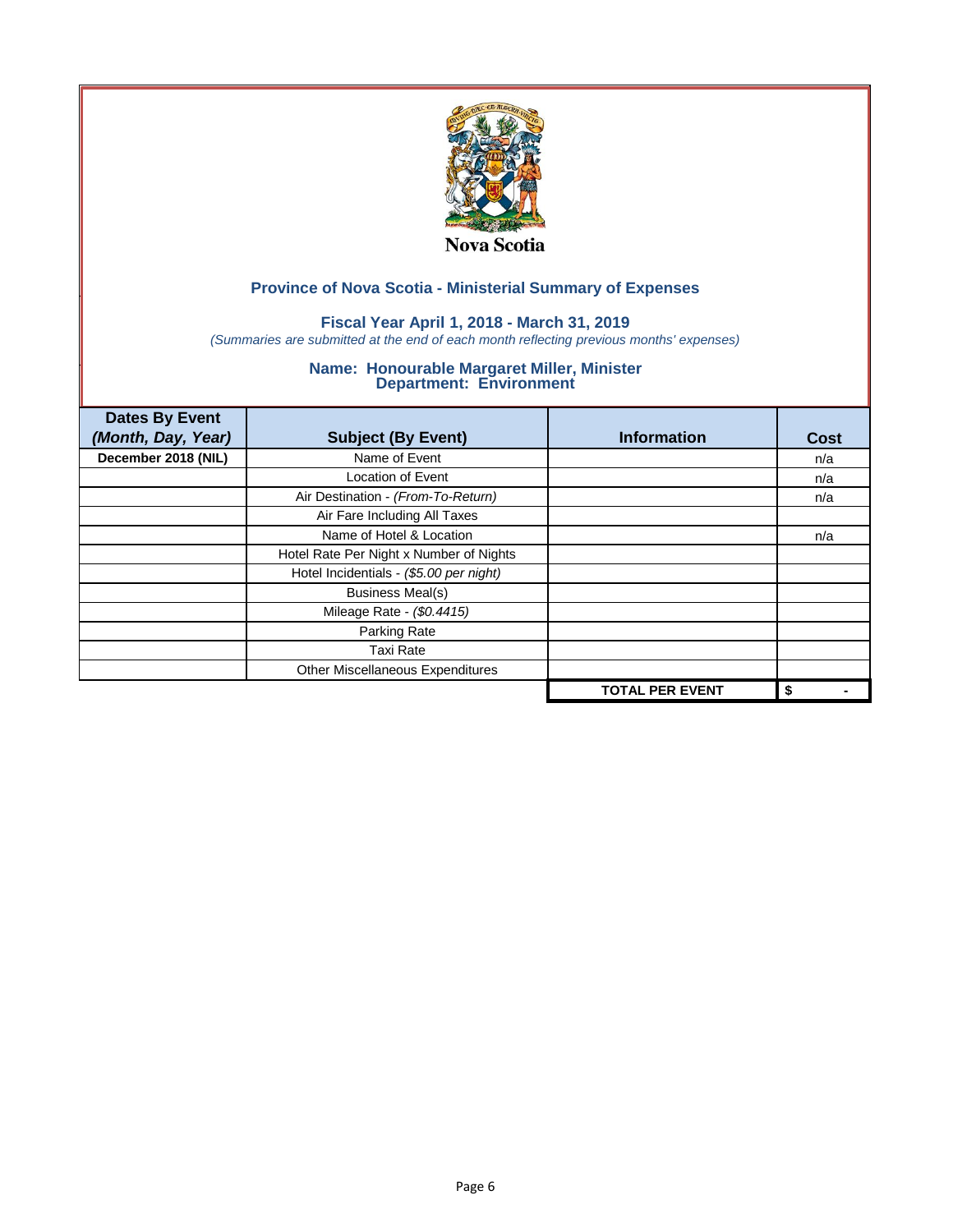

## **Fiscal Year April 1, 2018 - March 31, 2019**

*(Summaries are submitted at the end of each month reflecting previous months' expenses)*

| <b>Dates By Event</b> |                                         |                        |      |
|-----------------------|-----------------------------------------|------------------------|------|
| (Month, Day, Year)    | <b>Subject (By Event)</b>               | <b>Information</b>     | Cost |
| January 2019 (NIL)    | Name of Event                           |                        | n/a  |
|                       | <b>Location of Event</b>                |                        | n/a  |
|                       | Air Destination - (From-To-Return)      |                        | n/a  |
|                       | Air Fare Including All Taxes            |                        |      |
|                       | Name of Hotel & Location                |                        | n/a  |
|                       | Hotel Rate Per Night x Number of Nights |                        |      |
|                       | Hotel Incidentials - (\$5.00 per night) |                        |      |
|                       | <b>Business Meal(s)</b>                 |                        |      |
|                       | Mileage Rate - (\$0.4415)               |                        |      |
|                       | Parking Rate                            |                        |      |
|                       | Taxi Rate                               |                        |      |
|                       | Other Miscellaneous Expenditures        |                        |      |
|                       |                                         | <b>TOTAL PER EVENT</b> | \$   |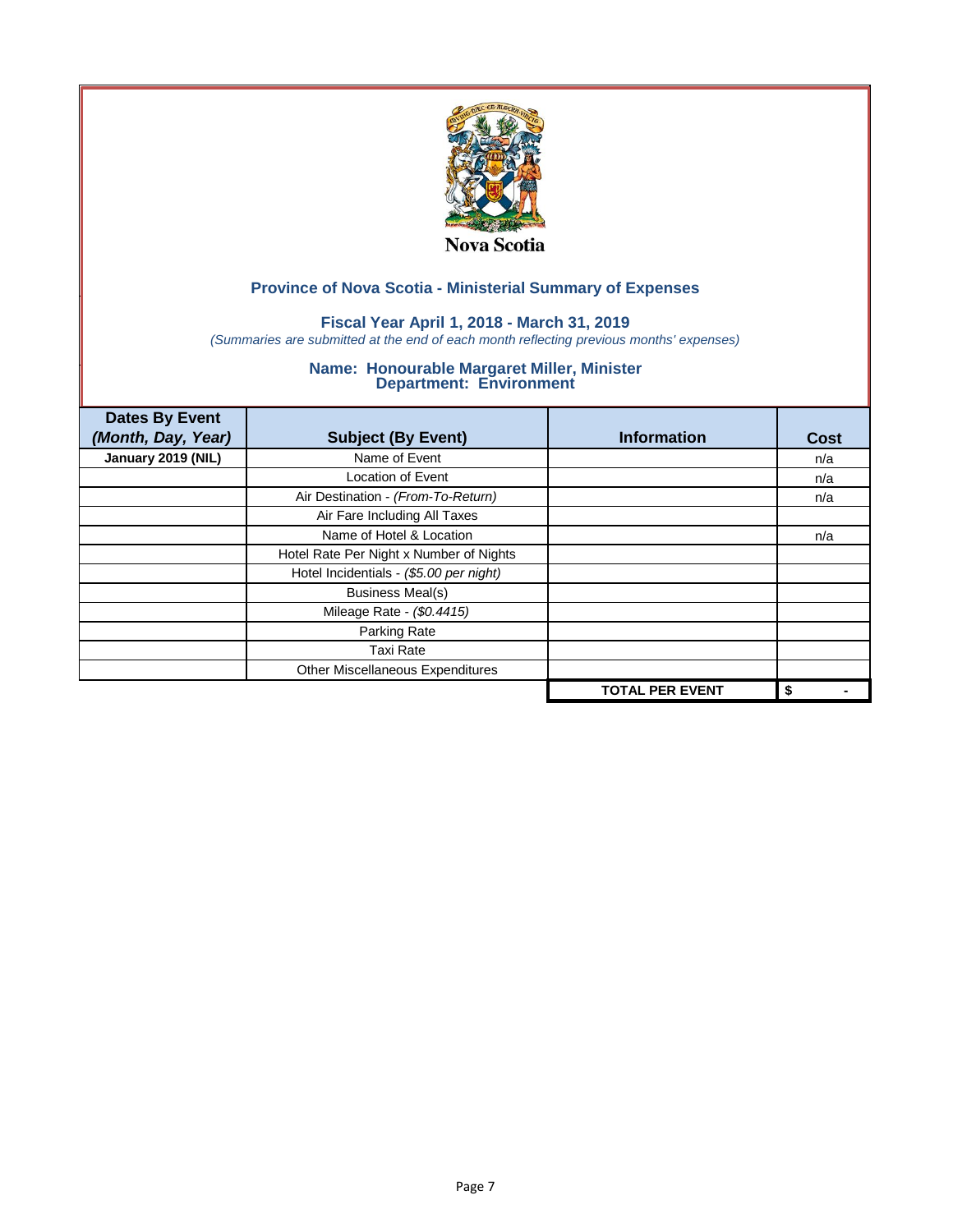

## **Fiscal Year April 1, 2018 - March 31, 2019**

*(Summaries are submitted at the end of each month reflecting previous months' expenses)*

| <b>Dates By Event</b> |                                         |                        |      |
|-----------------------|-----------------------------------------|------------------------|------|
| (Month, Day, Year)    | <b>Subject (By Event)</b>               | <b>Information</b>     | Cost |
| February 2019 (NIL)   | Name of Event                           |                        | n/a  |
|                       | <b>Location of Event</b>                |                        | n/a  |
|                       | Air Destination - (From-To-Return)      |                        | n/a  |
|                       | Air Fare Including All Taxes            |                        |      |
|                       | Name of Hotel & Location                |                        | n/a  |
|                       | Hotel Rate Per Night x Number of Nights |                        |      |
|                       | Hotel Incidentials - (\$5.00 per night) |                        |      |
|                       | <b>Business Meal(s)</b>                 |                        |      |
|                       | Mileage Rate - (\$0.4415)               |                        |      |
|                       | Parking Rate                            |                        |      |
|                       | Taxi Rate                               |                        |      |
|                       | Other Miscellaneous Expenditures        |                        |      |
|                       |                                         | <b>TOTAL PER EVENT</b> | \$   |